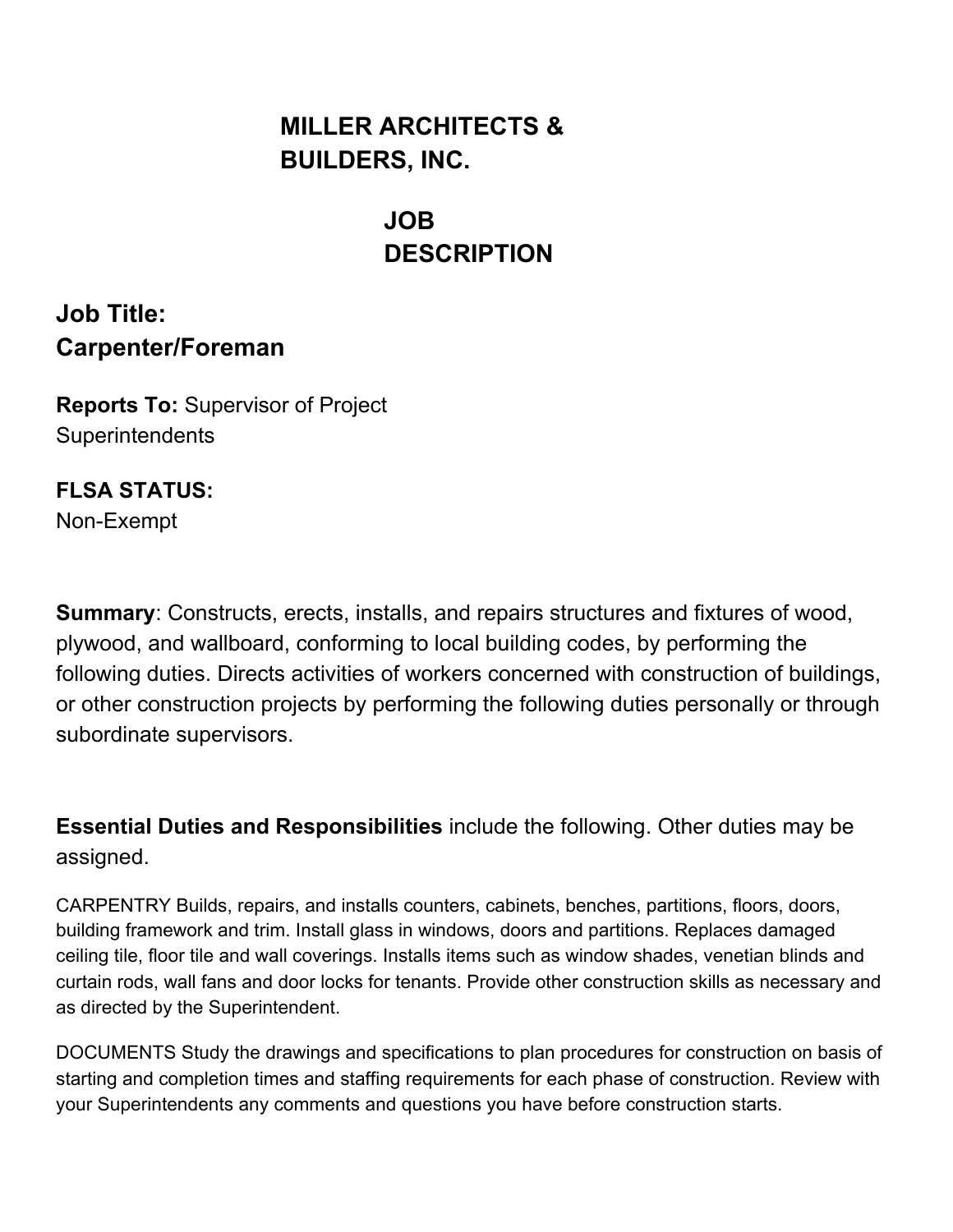SUBCONTRACTS Thoroughly read and understand the drawings, specifications and subcontract agreements as furnished. During the project, review each subcontractors work to ensure compliance with drawings and specifications. Notify the Superintendent of any discrepancies between documents and work, either prior to during or after installation. At the Superintendent's direction, take steps to correct such discrepancies.

QUALITY CONTROL Enforcement of quality control is the first priority on the project. Refer subcontractors to General Conditions portion of Miller Architects & Builders subcontract agreement. As directed by Superintendent.

DELIVERIES Immediately check all delivered materials for defects and quantities prior to signing any delivery tickets. Send all damaged material(s) back and adjust quantity discrepancies on the delivery ticket. The driver must sign a Purchase Order or some form noting the returned material(s). DO NOT let the driver leave before this is done.

PURCHASING Purchase materials as directed by the Superintendent. Call at least two(2) places for quotes before buying.

CLEANLINESS Maintain a clean and organized (safe) jobsite and job trailer at all times. Utilize the Warning/Dismissal Notice to issue a written notice to subcontractors who fail to follow your verbal order to place their debris in the area provided.

SAFETY Notify subcontractors verbally of unsafe acts or situations and follow it up in writing on the Warning/Dismissal Notice form. See the Special Conditions of Miller Architects & Builders subcontract agreement.

LABOR Monitor all personnel on the jobsite. Do not hire or allow any personnel to be on site that are not direct employees of Miller, without properly filled out forms, or personnel that are not in a subcontractor's direct employee and control.

PROFESSIONALISM Maintain professional conduct and appearance with Owner, Architect, Engineers, Inspectors and General Public and wear the required uniform shirts while on the jobsite.

OTHER Confer with supervisory personnel and labor representatives to resolve complaints and grievances within the work force.

Inspect work in progress to ensure that workmanship conforms to specifications and adhere to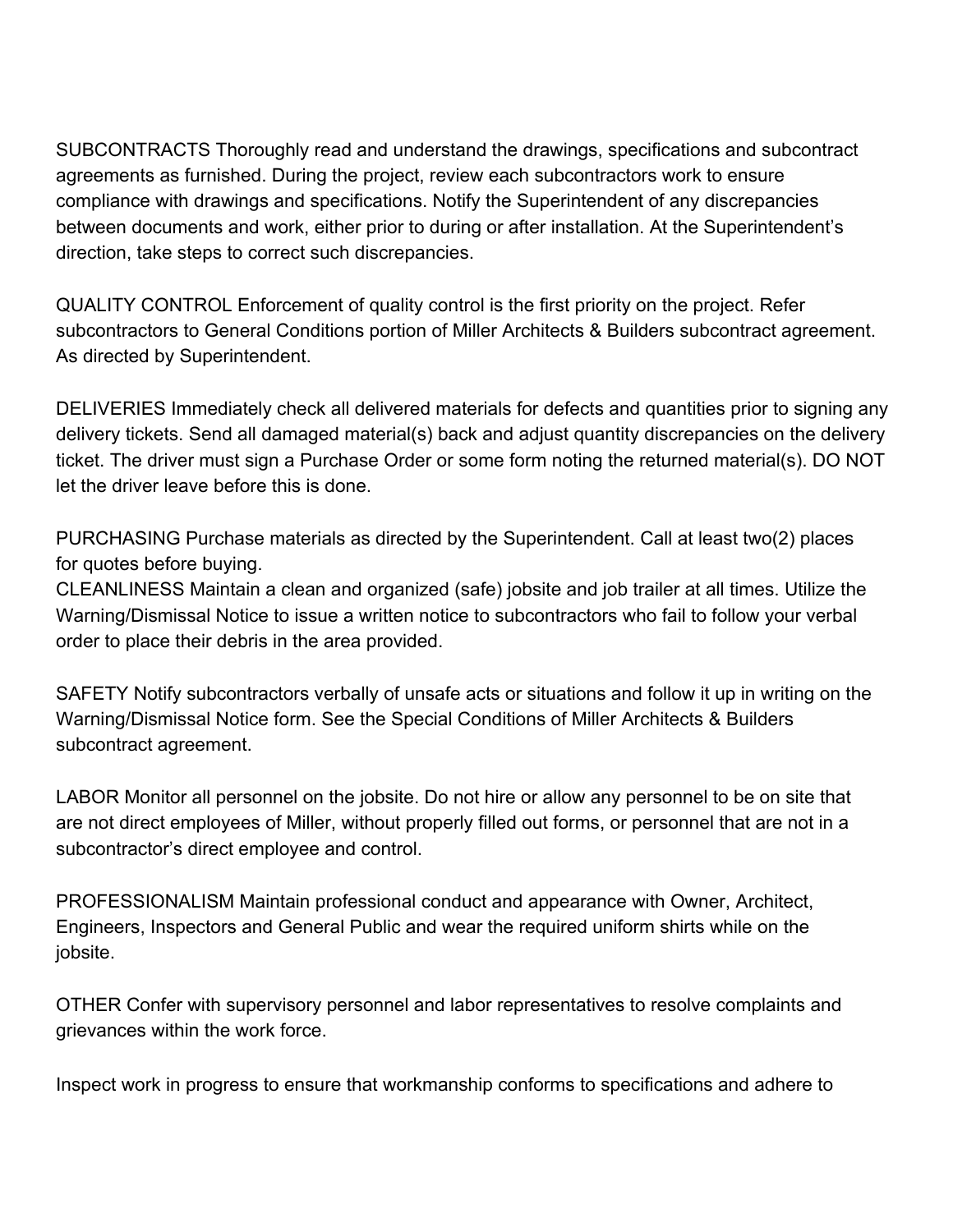construction schedules.

Direct workers hired for major maintenance or reconditioning projects for existing installations.

Construction trade skills will be required to be performed after all supervisory, office and other tasks are done.

**Qualifications:** To perform this job successfully, an individual must be able to perform each essential duty satisfactorily. The requirements listed below are representative of the knowledge, skill, and/or ability required. Reasonable accommodations may be made to enable individuals with disabilities to perform the essential functions.

### **Education and/or Experience**

Associate's degree (A.A.) or equivalent from two-year college or technical school; or ten years related experience and/or training; or equivalent combination of education and experience.

**Language Skills** Ability to read and comprehend simple instructions, short correspondence, and memos. Ability to write simple correspondence. Ability to effectively present information in one-on-one and small group situations to subcontractors, clients and other employees of the organization.

**Mathematical Skills** Ability to add, subtract, multiply, and divide in all units of measure, using whole numbers, common fractions and decimals.

**Reasoning Ability** Ability to apply common sense understanding to carry out instructions furnished in written, oral or diagram form. Ability to deal with problems involving several predictable variables in standardized situations.

**Computer skills** To perform this job successfully, an individual should have knowledge of Internet Software.

**Certificates, Licenses, Registrations** Maintain a valid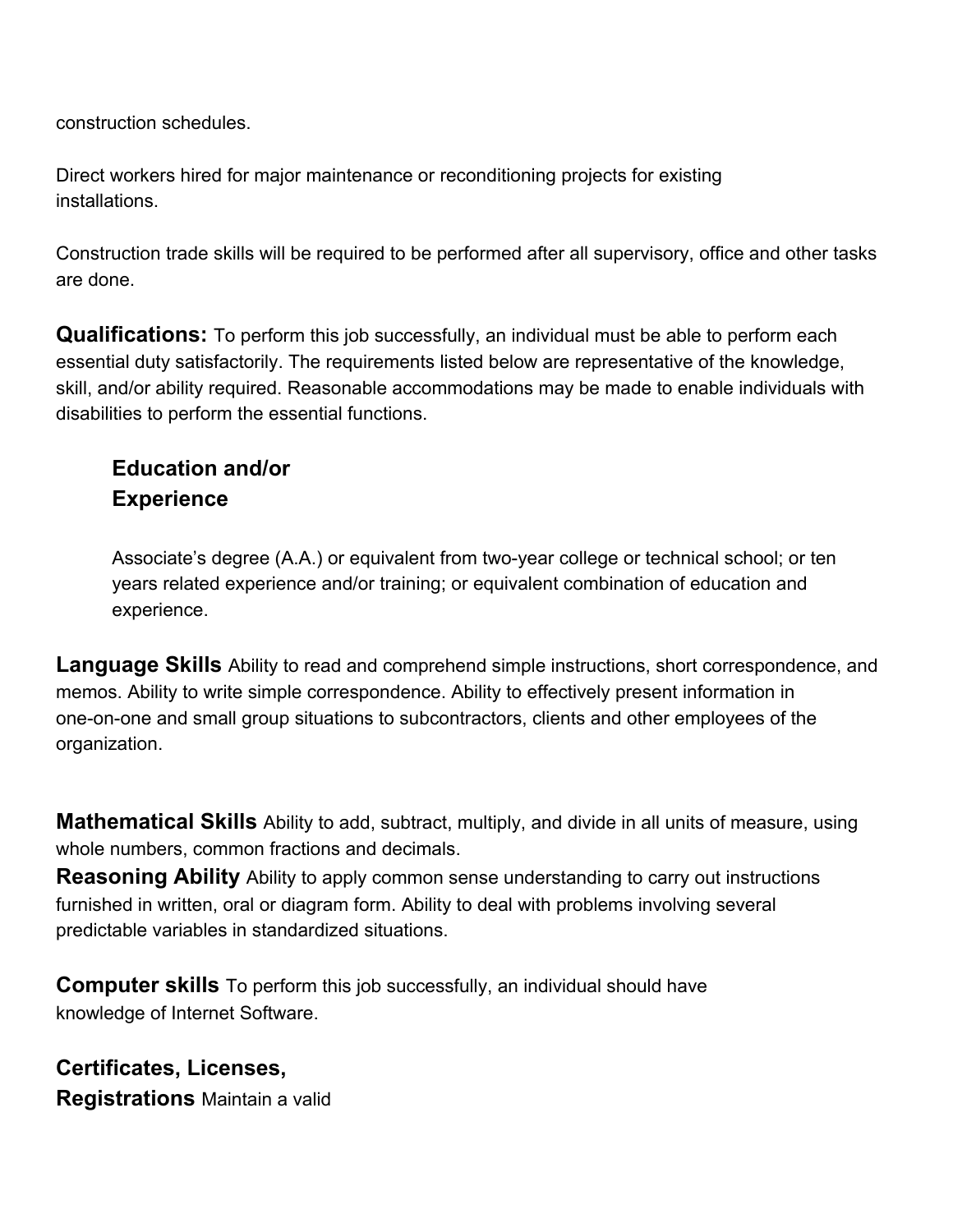driver's license.

**Other Skills and Abilities** Ability to read and thoroughly understand architectural drawings and specifications.

**Physical Demands:** The physical demands described here are representative of those that must be met by an employee to successfully perform the essential functions of this job. Reasonable accommodations may be made to enable individuals with disabilities to perform the essential functions.

While performing the duties of this Job, the employee is regularly required to stand; walk; use hands to finger, handle, or feel; reach with hands and arms and talk or hear. The employee is frequently required to climb or balance and stoop, kneel, crouch or crawl. The employee is occasionally required to sit and taste or smell. The employee must occasionally lift and/or move up to 75 pounds. Specific vision abilities required by this job include close vision, distance vision, color vision, peripheral vision, depth perception and ability to adjust focus.

**Work Environment:** The work environment characteristics described here are representative of those an employee encounters while performing the essential functions of this job. Reasonable accommodations may be made to enable individuals with disabilities to perform the essential functions.

While performing the duties of this Job, the employee is regularly exposed to moving mechanical parts and outside weather conditions. The employee is frequently exposed to high, precarious places. The employee is frequently exposed to high, precarious places. The employee is occasionally exposed to fumes or airborne particles; toxic or caustic chemicals and vibration. The noise level in the work environment is usually loud.

#### **Transportation:** This position requires

traveling.

Personal vehicles are required for transportation to and from job sites which are frequently out of town. Airplane travel will be used for projects in states outside of Minnesota, Wisconsin, Iowa and South Dakota. (based on feasibility).

Overnight stays at job sites may be required for projects that are more than 100 miles from our office.